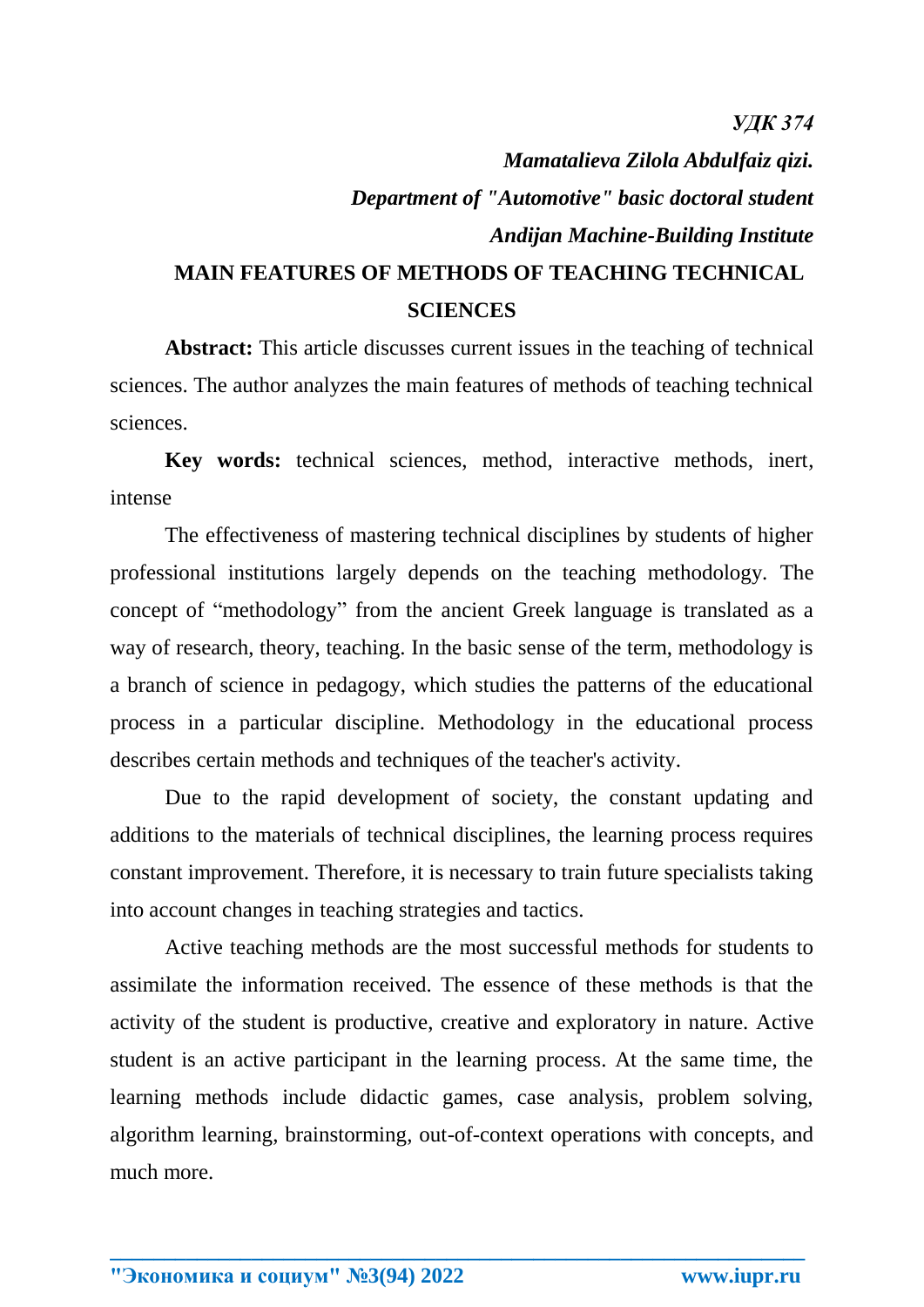Each of the founders of active teaching methods gives his own classification of these methods in various directions. For example, S.V. Petrushin, according to the nature of educational and cognitive activity, divides active learning into simulation and non-imitation methods. The difference between these two methods lies in the fact that simulation methods are an imitation of the process of professional activity of an employee in a specific technical field, and non-simulation methods, in turn, do not use models of the process being studied during training.

The second direction of active learning methods according to S.V. Petrushin - classification according to the type of participants in the activity. The meaning of the methods lies in ranking according to certain features of objects or actions, designing objects, solving engineering and design problems.

One of the effective methods of teaching technical disciplines is the "round table" method. This method involves the study of the problems of professional activity through collective discussion. The main goal of the method is the application of theoretical skills in practice in an environment that models, for example, any technical process of manufacturing a product in an enterprise. Thanks to the "round table" method, the student develops the ability to think creatively and make decisions, acquires the ability to use knowledge professionally in the course of educational activities.

The "round table" method involves conducting training sessions in the form of various seminars and discussions.

The training seminar is a discussion of messages, the preparation of reports, the implementation of abstracts, the conduct of various kinds of scientific research. It should be noted that seminars are considered the most effective form of training engineering personnel in higher educational institutions.

Educational discussion is a method during which points of view are discussed and various kinds of problems are resolved. Today, this method is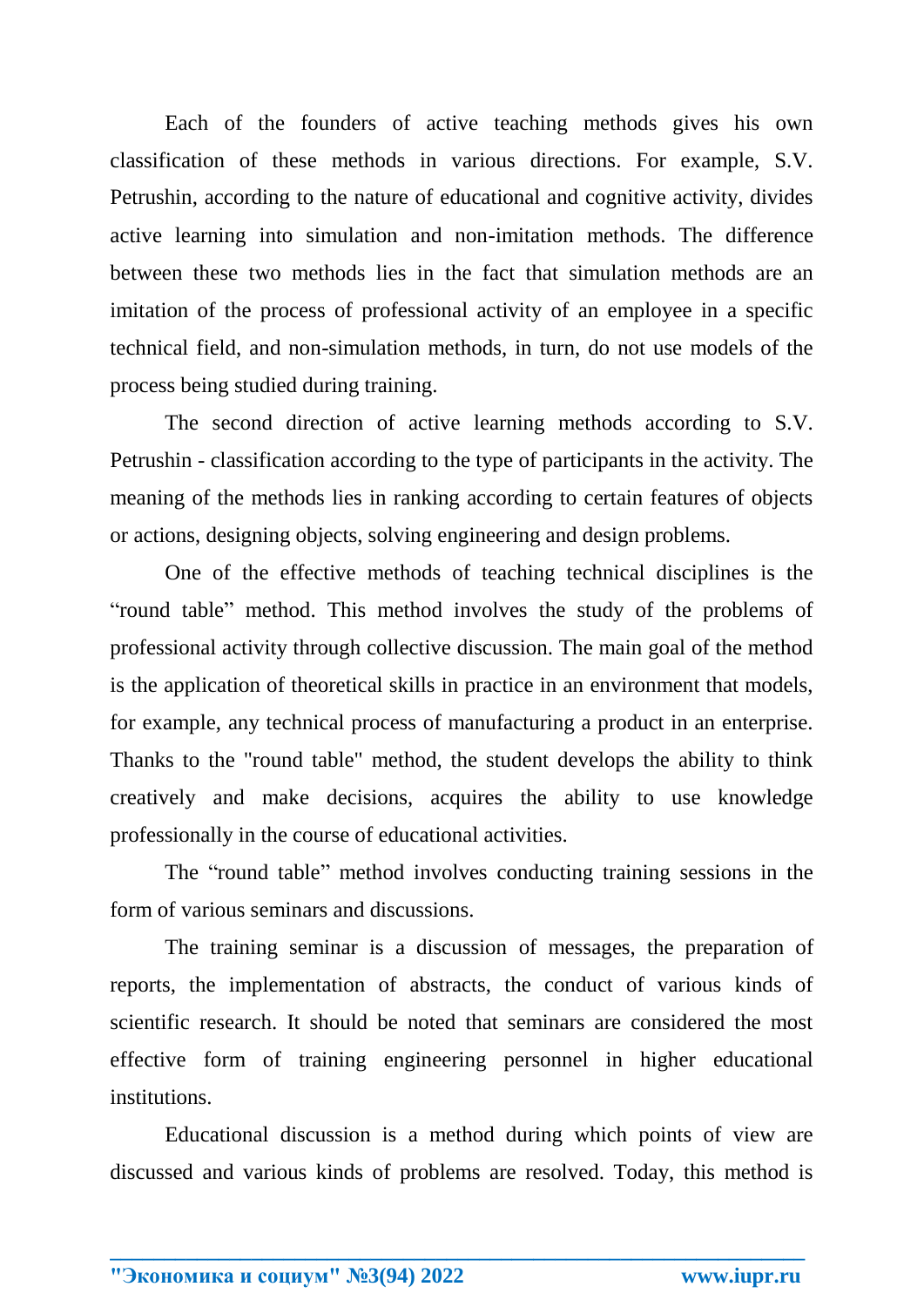recognized as one of the main forms of educational activities that contribute to the formation of reflective thinking. The result of the discussion, as a rule, can be some kind of general agreement, a new look at the problem, a proposal for a joint solution between students and teachers.

One of the effective methods of teaching technical disciplines is also a partial search method and a research method. According to these methods, the presentation of educational material occurs with the help of logical-semantic models and tasks. First, the teacher explains the algorithm for creating a model, then the students are given the task of compiling a similar model on the proposed topic. The student, working with the verbal representation of the educational material, acquires the skill of managing the course of mastering the knowledge gained in the learning process.

Conducting classes in accordance with the partially search and research methods develops technical thinking, which should be developed in students of technical specialties.

Thus, to date, a number of methods for teaching technical disciplines in a higher educational institution have been developed. The choice of a specific teaching method should be made in accordance with the complexity of mastering the material, the level of initial training of students in mastering a technical discipline. The teaching methodology should be thought out in all details on the organization and conduct of the educational process with the unconditional provision of comfortable conditions for both students and teachers.

The most important part of education is teaching students to think independently, accept and assimilate the material presented. The future of potential specialists in our country mainly depends on the self-study of students and the competence of teachers.

The teaching of special disciplines in higher educational institutions includes the study of the possibilities and methods of studying selected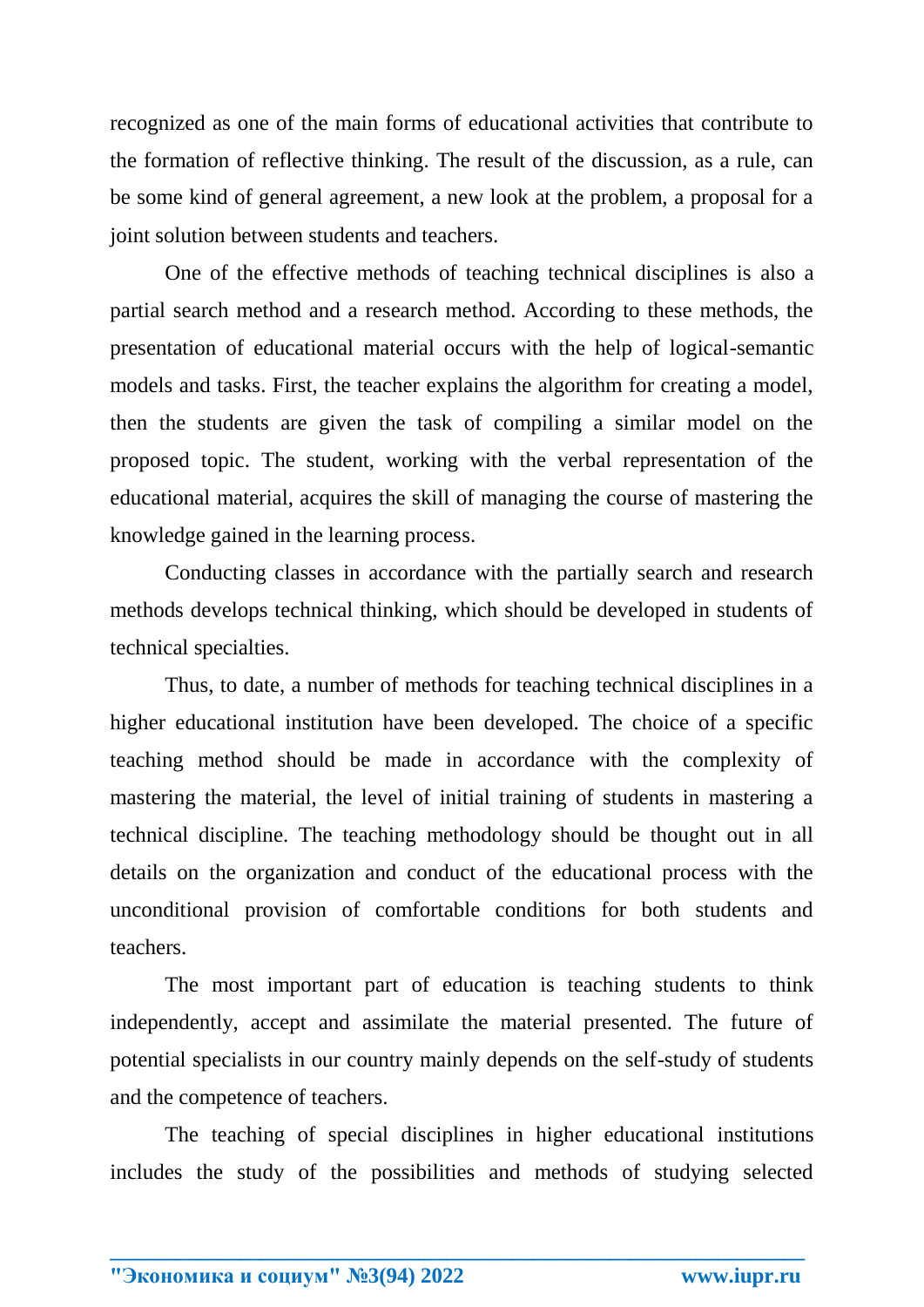disciplines at a professional level, the study of modern teaching methods and the possibility of obtaining available skills for their application, as well as the development of methods for the final control of students' knowledge, special disciplines. The learning process in higher educational institutions should encourage students (bachelors, specialists, masters, etc.) to use the acquired knowledge in practice and in solving the tasks assigned to them. Also, it is important for a teacher to correctly present the topics of his disciplines in a higher educational institution. The teacher must take into account the individual characteristics of students, their age, and the degree of workload.

The teaching method is a set of techniques and the ordering of the teacher's actions aimed at achieving the set learning goals. There are several main methods of teaching special disciplines in higher educational institutions, with an in-depth study of both humanitarian and technical specialties:

1. Inert - this method is used to teach students of any course and specialty. It is aimed at listening to lectures in the classroom, where students take a passive role of listeners and obey the directives of teachers, and the teacher, in turn, is an actor and manages the course of the lesson. This method of teaching, according to modern pedagogical technologies, is the most inefficient, but sometimes this method works well, for teachers with good experience, and when working with students who have clearly set goals aimed at in-depth study of the proposed disciplines

2. Intensive - a method where students are not passive listeners, but active participants in this lesson. In this type of lesson, the teacher and students are on an equal footing. Students can ask questions and have an active dialogue with the teacher.

A good teaching methodology ensures the unification of the interests of both the teacher and students, based on the combination of the need to study a special discipline with positive motivation for mastering this course. The effectiveness and quality of conducting a lesson on a subject is determined by